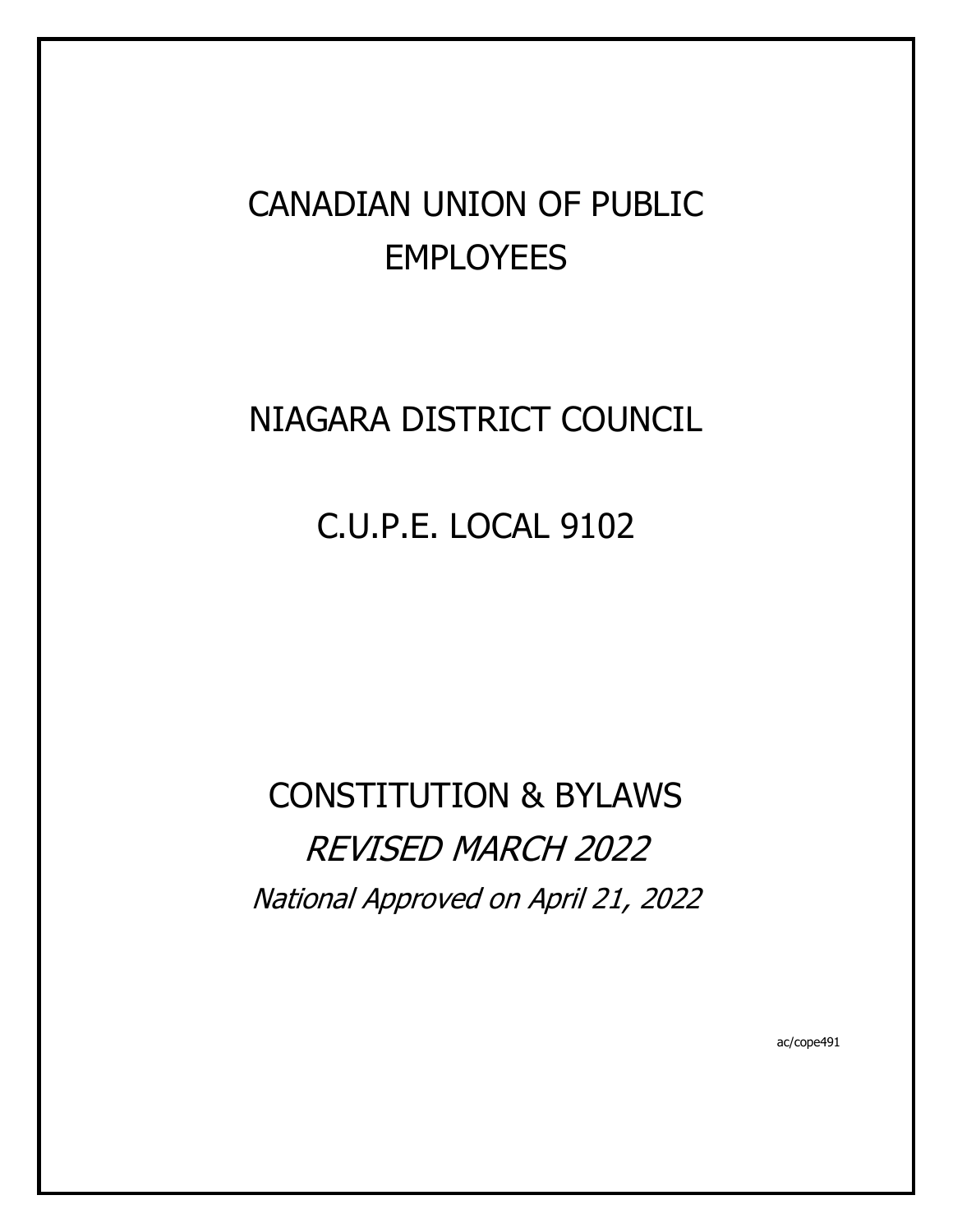## **CONTENTS OF BYLAWS** OF THE CANADIAN UNION OF PUBLIC EMPLOYEES NIAGARA DISTRICT COUNCIL C.U.P.E. 9102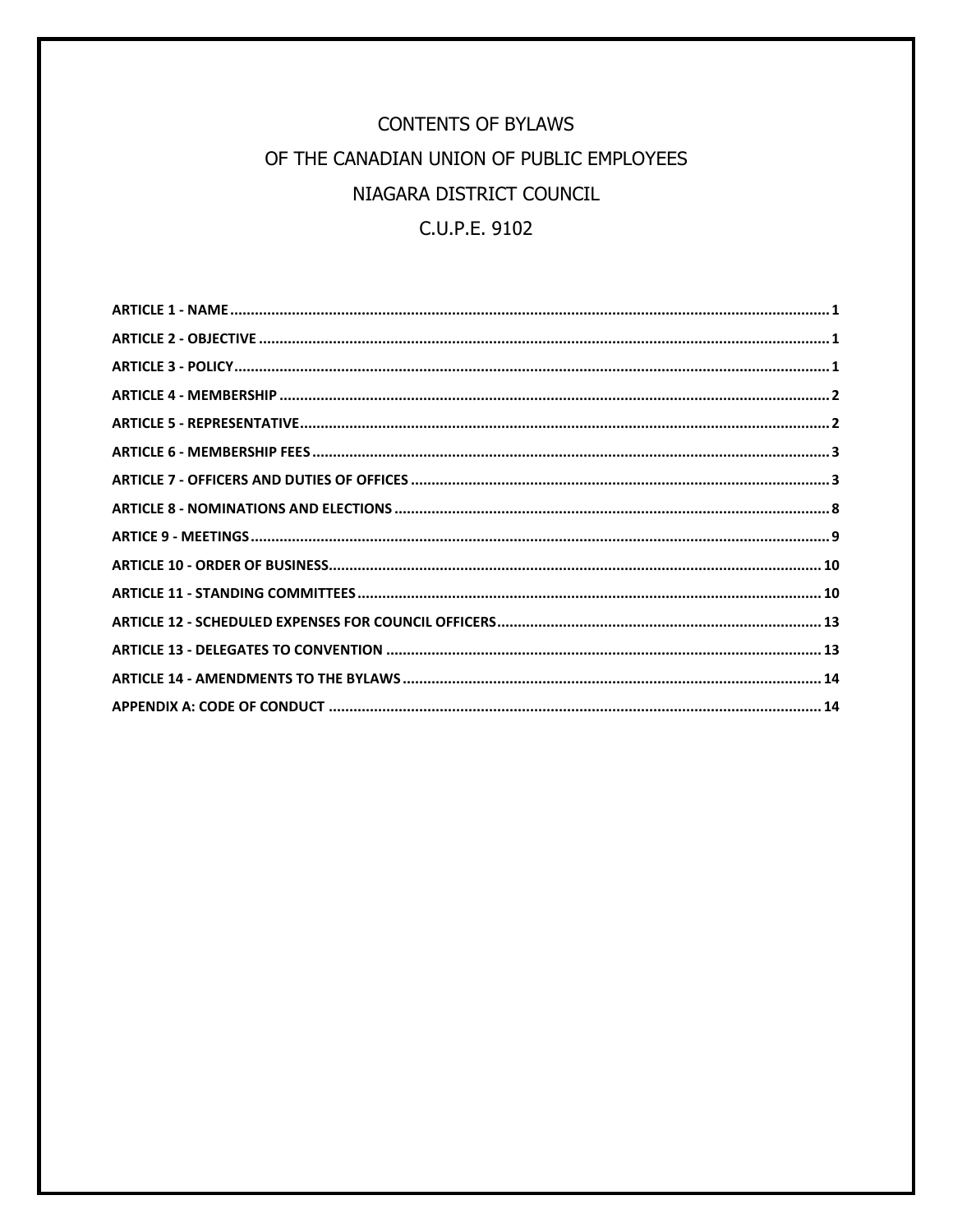## <span id="page-2-0"></span>ARTICLE 1 - NAME

This council chartered by the Canadian Union of Public Employees shall be known as the Canadian Union of Public Employees, Niagara District Council, C.U.P.E. Local 9102 and it shall be subject to the Constitution of the Canadian Union of Public Employees and the Canadian Labour Congress.

It should consist of all the geographical area of the Council prescribed by The Executive Committee of the Canadian Union of Public Employees.

## <span id="page-2-1"></span>ARTICLE 2 - OBJECTIVE

The Objective of this council are:

- [1] To Mirror those of the Canadian Union of Employees Constitution; and
- [2] To obtain maximum participation by Locals in the programs of the Canadian Union of Public Employees and the trade union movement.
- [3] To promote continuing union education to affiliation Local unions.
- [4] To aid and encourage the use of union-made goods and service.
- [5] To encourage the participation by the affiliated Locals in the matter of community interest.
- [6] To promote and support the Union movement in the Niagara Region.
- [7] To promote involvement for retirees within the Region of Niagara.
- [8] Eliminate harassment and discrimination of any sort or on any basis; for the equality of treatment regardless of class, race, colour, nationality, age, sex/gender, language, sexual orientation, place of origin, ancestry, religious beliefs, or mental and physical disability; and the active opposition of discrimination of the same wherever it occurs or appears;
- [9] Establish strong working relationships with the public we serve and the communities in which we work and live; and
- [10] Support CUPE in reaching all of the objectives set out in Article II of the CUPE National Constitution.

## <span id="page-2-2"></span>ARTICLE 3 - POLICY

- [1] In all matters not regulated, Bourinot's Rules of Order shall govern.
- [2] The president is the official delegate to attend all Council functions. In the absence of the President, the Vice President shall attend. When more than one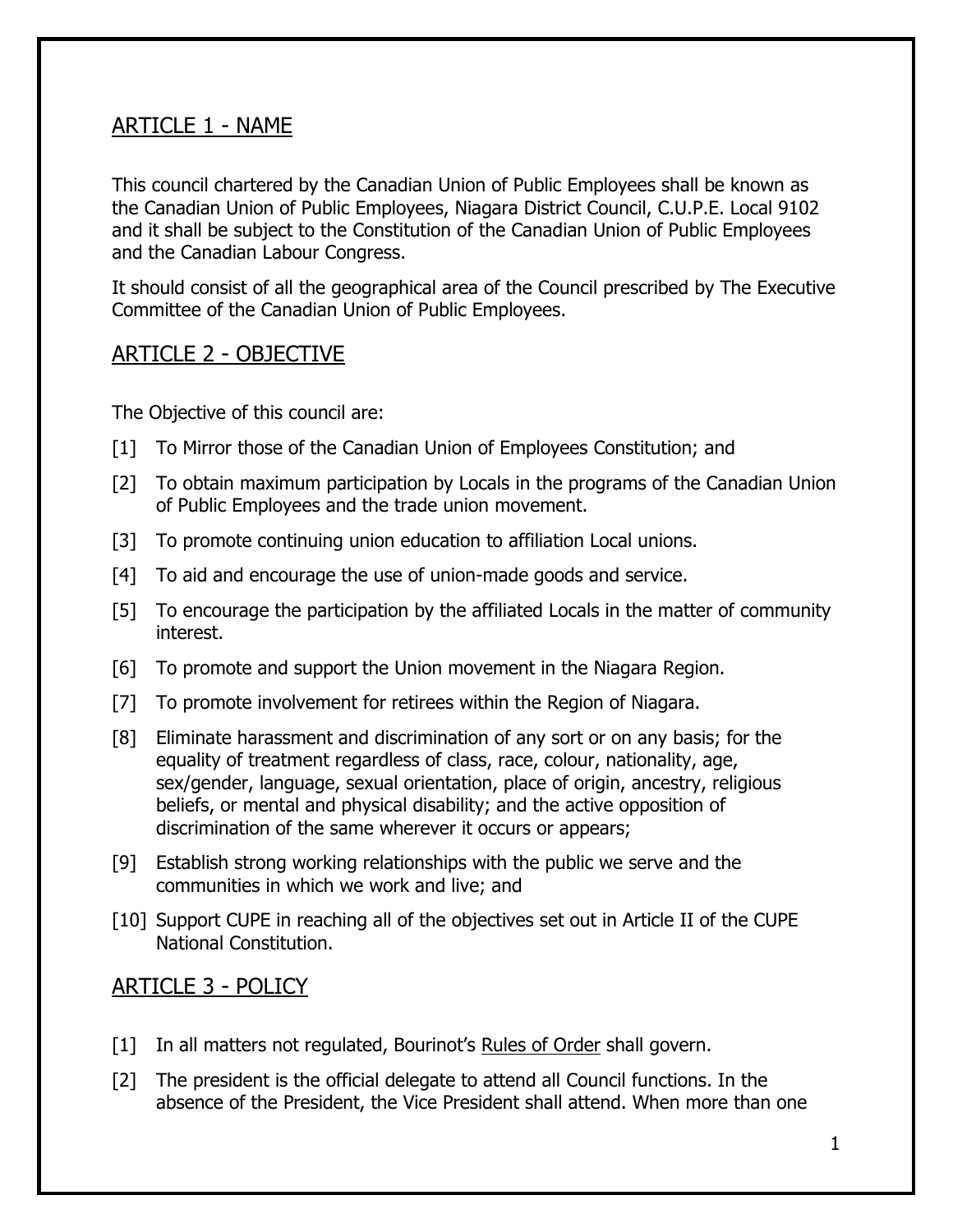delegate is required, a delegate or delegates shall be elected from the floor. Alternates shall be elected for all regular Council functions.

- [3] The National Executive Board shall have the same power over this Council as over Chartered Union Locals in accordance with the terms of the Canadian Union of Public Employees Constitution.
- [4] The Council shall have only coordinating and advisory powers. Policy shall remain vested in the Local unions in accordance with the CUPE Constitution.
- [5] Wherever the singular or plural masculine is used in these by laws, it shall be considered as if the plural or feminine has been used where the context so requires.

The council will ensure that gender neutral language is used at all meetings.

## <span id="page-3-0"></span>ARTICLE 4 - MEMBERSHIP

- [1] Membership in this Council shall be open to the members of all Locals of the Niagara District area chartered by the Canadian Union of Public Employees. To remain as an affiliate a Local Union must abide by the Canadian Union of Public Employees Constitution and the Bylaws of the Council.
- [2] The Council shall remain in existence so long as five (5) Local Unions are affiliated.
- [3] Locals affiliated with the Council will provide the Recording Secretary with their current address, home telephone contact number and where available, an email address. The members will advise the Recording Secretary of any changes to their contact information. This information will be protected and used to communicate with members. Such communication will take the form of mail, e-mail blasts or telephone town halls.

## <span id="page-3-1"></span>ARTICLE 5 - REPRESENTATIVE

[1] Each affiliated Local union shall have representation on the following basis:

2 delegates for the first 249 members

- 3 delegates for 250- 350 members
- 4 delegates for 351-450 members
- 5 delegates for 451-550 members
- 6 delegates for 551- members or more
- [2] Any affiliate which is three [3] months or more in arrears in Per Capita Tax payment to the Council, shall have its voting rights suspended. [See Duties of Secretary Treasurer, Article 7, Paragraph 7.]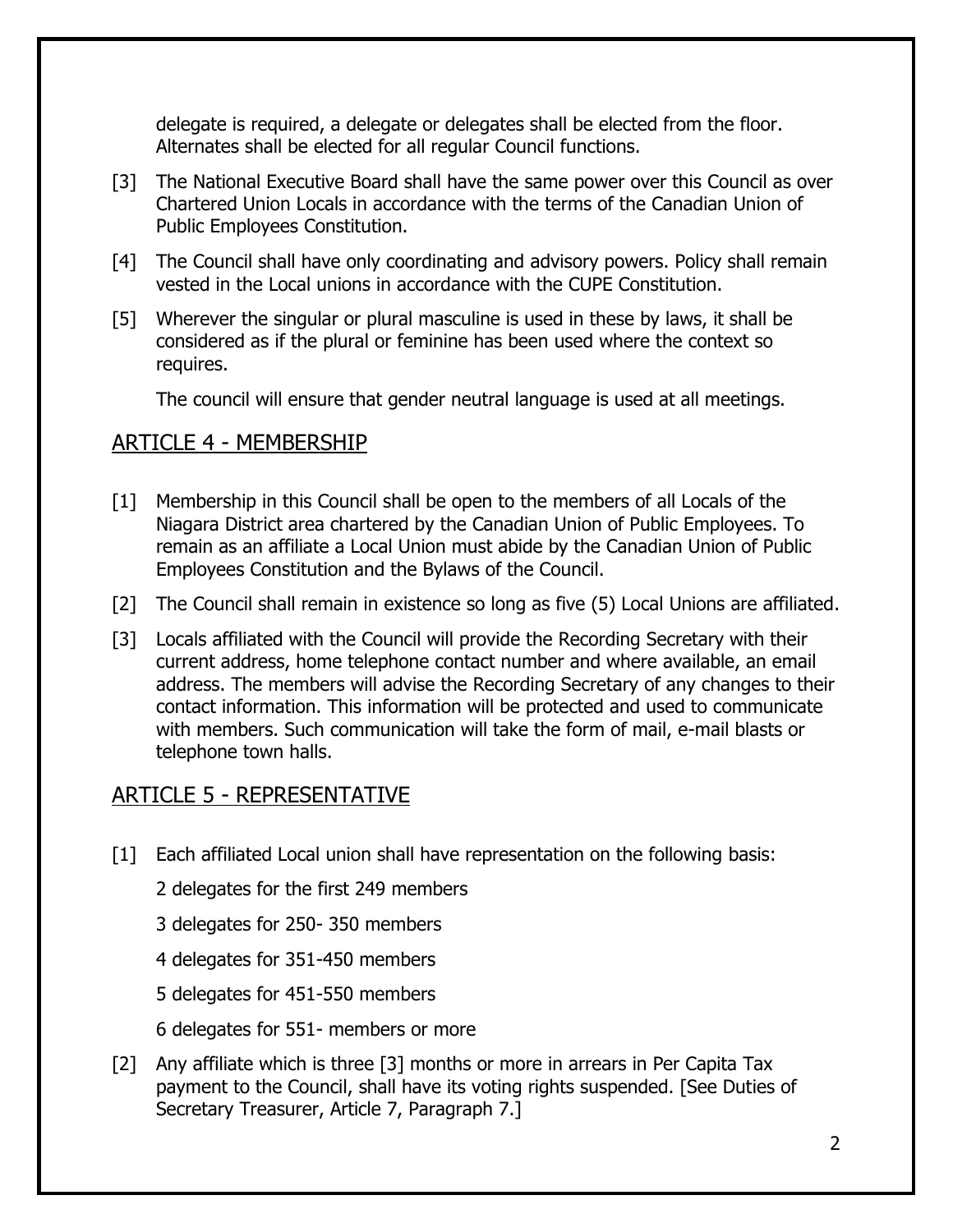- [3] National Executive Board Members and Staff Representatives may attend meetings with voice but without vote.
- [4] At the time of affiliation, and after each election of officers, a; affiliated Locals will provide this Council with an up-to- date list of officers, including the names of their credentialed delegate[s].

## <span id="page-4-0"></span>ARTICLE 6 - MEMBERSHIP FEES

- [1] Each Local wishing to affiliate with the Niagara Council of the Canadian Union of Public Employees shall pay an affiliation fee of ten [\$10.00].
- [2] Each affiliated shall pay a per capita of twenty [20] cents per fulltime member and ten [10] cents per part time member and five [.5] cents per quarter time member per month.

Such per capita tax shall be paid monthly or quarterly, subject to the provisions of Article 5 [2] of these bylaws. Per capita tax to the Council shall be paid on the same membership basis as applies in the per capita tax payments to the Canadian Union of Public Employees.

[3] All monies collected by the Secretary-Treasurer for capita or another source shall remain the property of this Council until properly expended, and any affiliate ceasing to be an active member of this Council shall forfeit all right, title and interest in and to this Council, or part thereof.

## <span id="page-4-1"></span>ARTICLE 7 - OFFICERS AND DUTIES OF OFFICES

#### PRFAMBI<sub>F</sub>

All delegates are encouraged to participate in CUPE educational courses to enhance their leadership skills and expand their knowledge and expertise.

All officers must give all properties, assets, funds and all records of the Local Union to their successors at the end of their term of Office.

All signing Officers shall be bonded through the master bond held by CUPE National. Any Officer who cannot qualify for the bond shall be disqualified from having signing authority.

- [1] The Officers of this Council shall consist of a President, a Vice President, a Recording Secretary, Secretary-Treasurer, three [3] Trustees and three [3] Members at Large. The Executive Board shall be comprised of all officers, except Trustees.
- [2] The Executive Board shall have general supervision of the affairs of the Council between regular meetings. The Board shall meet monthly prior to the regular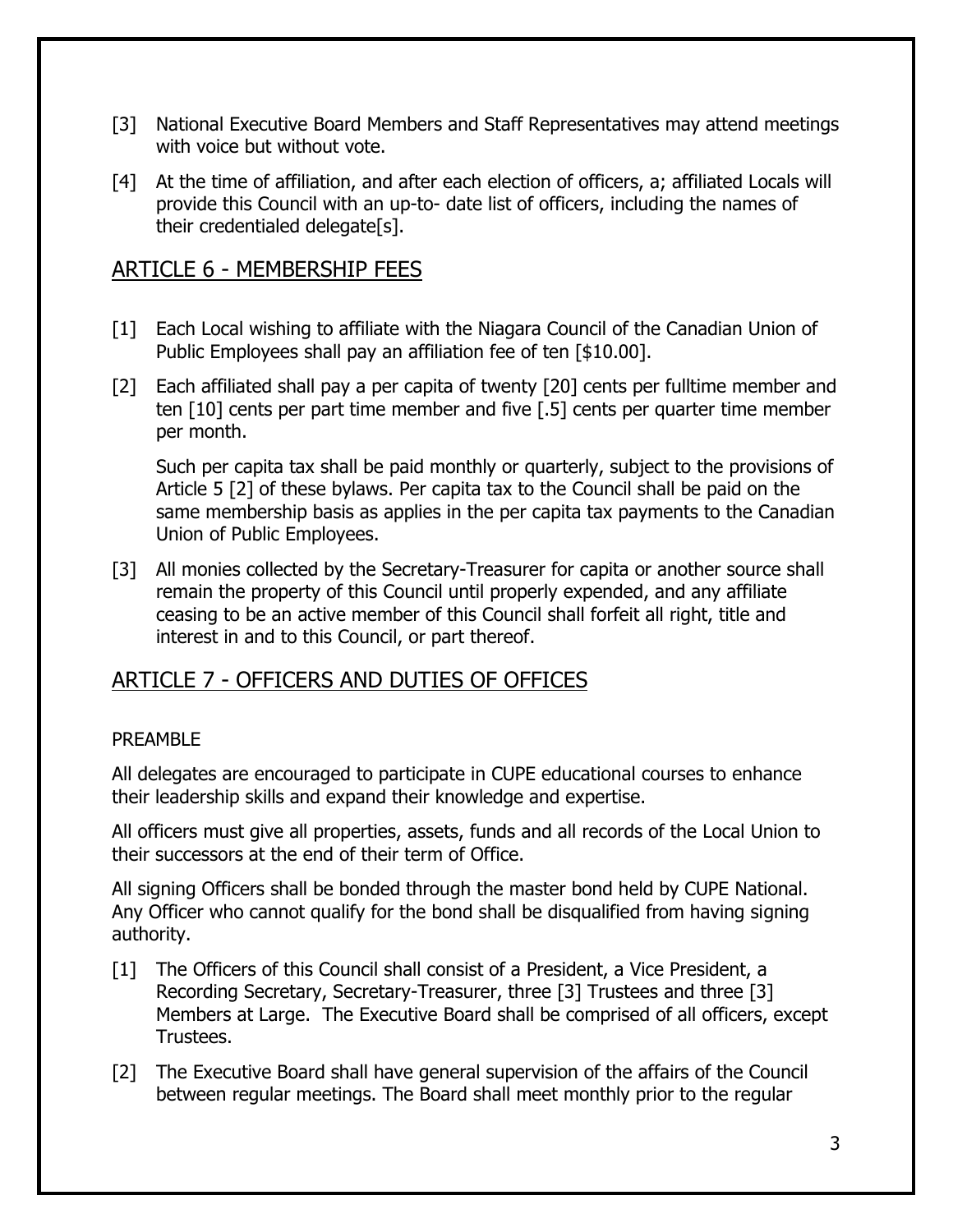meetings and shall consider and make recommendations of all matters arising out of the business of this Council. Four [4] members of this Committee shall constitute a quorum. Any costs over \$500.00 need to go before the membership for authorization.

- [3] It is the duty of the Officers to attend meetings on a regular basis. Should any officer fail to answer the roll call for three [3] consecutive membership meetings or three consecutive executive meetings without having a good and sufficient cause, that Office shall be declared vacant and position filled at the following meeting.
- [4] President

The President shall:

- [a] Preside at all meetings of this Council.
- [b] Preserve order and decorum, and enforce the Canadian Union of Public Employees Constitution and Bylaws.
- [c] Be the spokesperson for all delegates representing this Council including conventions if attending as a Council delegate.
- [d] Sign all official documents and shall be one of the signing officers for the disbursement of funds.
- [e] Perform such other duties as are required by the delegates.

[f]Interpret these bylaws as required.

- [g] Decide all points of order and procedure (subject always to appeal to the membership).
- [h] Have the same right to vote as other members. In the case of a tie vote, the President may cast another vote or the President may refrain from casting an additional vote, in which case the motion is defeated.
- [i] Ensure that all Officers perform their assigned duties.

[j] Fill committee vacancies where elections are not provided for.

- [k] Introduce new members and conduct them through the initiation ceremony.
- [l] Sign all cheques and ensure that the Council funds are used only as authorized or directed by the CUPE Constitution Local Union bylaw, or vote of the membership.
- [m] Be allowed necessary and reasonable funds to reimburse the President or any Officer for expenses incurred on behalf of the Local Union. Expense claims must be listed on a proper form outlining the expense, the reason for the expense, and with supporting receipt(s) attached.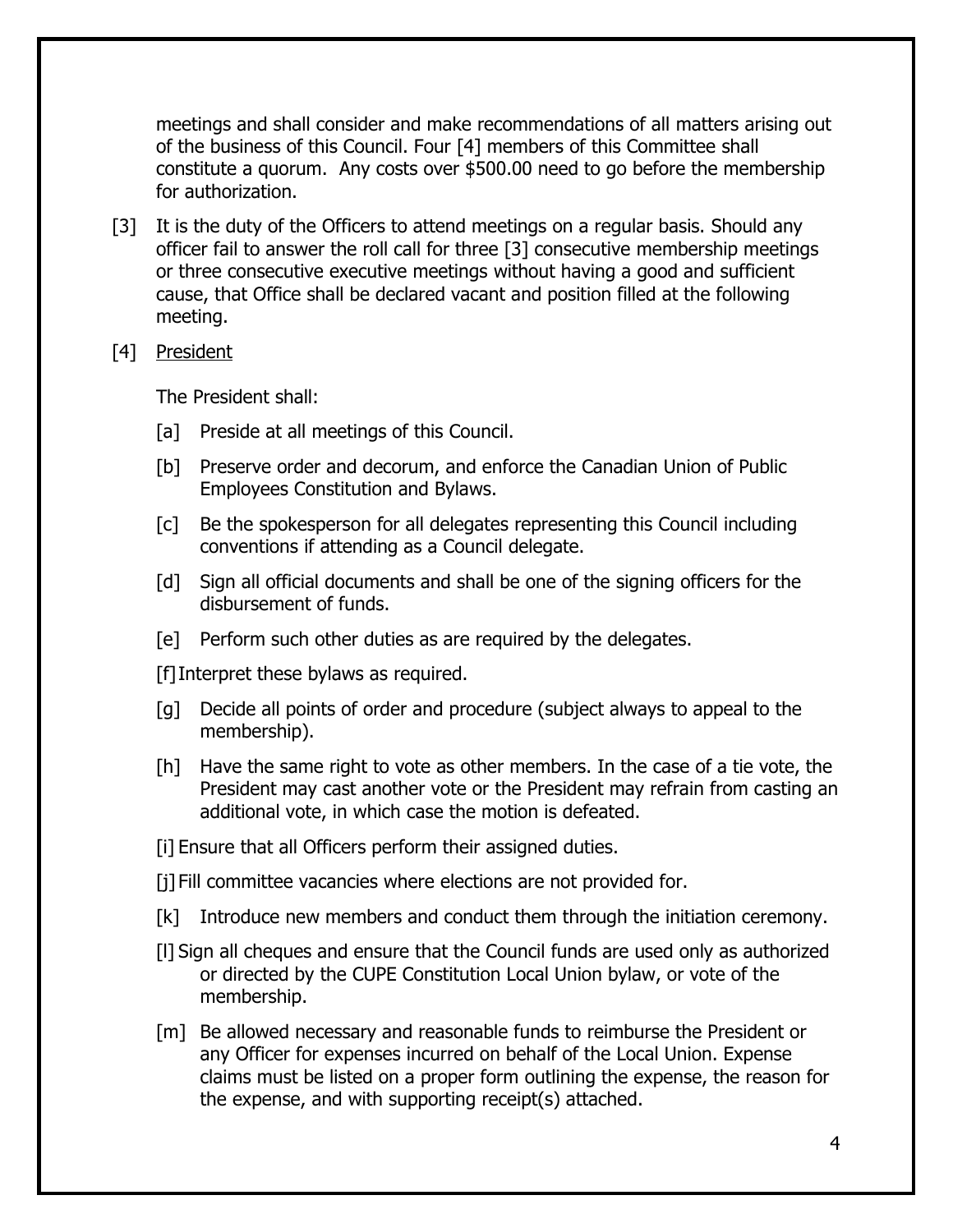#### [5] Vice-President

The Vice-President shall:

- [a] Assist in the discharge of the President's official duties.
- [b] If the President is absent and at their request, or if the office of the President falls vacant, be Acting President until a new President is elected through a by- election or the President is able to resume their duties.
- [c] Be one of the officers for the disbursement of funds in the absence of the President of the Secretary Treasurer
- [d] Coordinate and chair the Education Committee.
- [6] Recording Secretary

The Recording Secretary shall:

PREAMBLE

Keep full, accurate and impartial account of the proceedings of all regular or special membership and Executive Board meetings. These records must also include a copy of the full financial report (Executive Board meetings) and written financial report (membership meetings) presented by the Secretary-Treasurer.

The record will also include Trustee's reports.

- [a] Keep a correct record of the proceedings of all meetings of the Council.
- [b] Read and/ or distribute same at the general meetings.
- [c] Refer all communications to the Executive Board or Presiding Officer, and shall read such as are requested.
- [d] Record attendance of all Officers at every meeting.
- [e] Notify all members when there is to be a meeting
- [f] Keep a record of all members present at all meetings of the Council.
- [g] Handle in-coming and out-going communications for the Council.
- [h] Maintain a list of all credentialed local delegates.

[i] Keep a record of all correspondence received and sent out and affiliate report.

#### [7] Secretary Treasurer

The secretary Treasurer shall: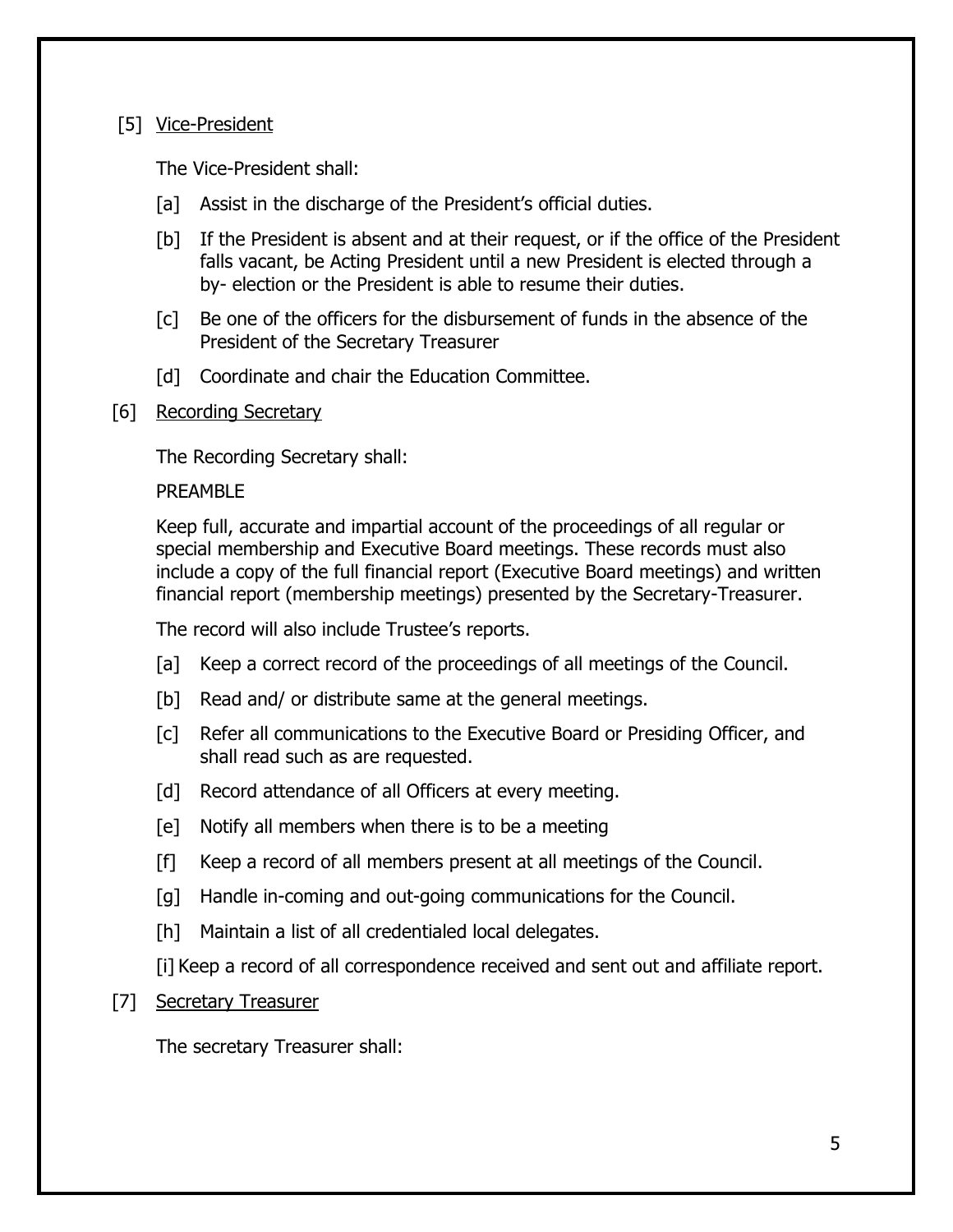- [a] Receive all revenue, initiation fees, dues, and assessments, keeping a record of each member's payments, and deposit promptly all money with a bank or credit union.
- [b] Sign all cheques and ensure that the District Council's funds are used only as authorized or directed by the CUPE Constitution, District Council bylaws, or vote of the membership. In consultation with the Executive Board, designate a signing officer during prolonged absences.
- [c] Ensure that per capita tax is paid by direct remittance, or where per capita is not paid by direct remittance, prepare all CUPE National per capita tax forms and remit payment, including \$1.00 of each initiation fee on all members admitted, no later than the last day of the following month.
- [d] Be responsible for maintaining, organizing, safeguarding and keeping on file all supporting document, authorizations, invoices and/or expense claims for every disbursement made, receipts for all money sent to CUPE National, as well as records and supporting documents for all income received by the District Council.
- [e] Record all financial transactions in a manner acceptable to the Executive Board and in accordance with good accounting practices.

[f]Make a full financial report to meetings of the District Council's Executive Board.

- [g] Make a written financial report to each regular membership meeting, detailing all income and expenditures for the period.
- [h] Be bonded through the master bond held by CUPE National. Any Secretary-Treasurer who cannot qualify for the bond shall be disqualified from office.
- [i] Pay no money unless supported by a cheque requisition or expense for or request for payment duly signed by the President and one other member of the Executive Board as determined by the Executive Board. No request shall be required for payment of per capita fees to any organization to which the District Council is affiliated.
- [j]Make all books available for inspection by the Trustee and/or auditors on reasonable notice. Ensure that the books are audited at least once each calendar year within a reasonable time, respond in writing to any recommendations and concerns raised by the Trustees.
- [k] Provide the Trustees with any information the Trustees require to complete the audit, including forms provided by CUPE National.
- [l] Be empowered, with the approval of the membership, to employ necessary administrative assistance to be paid for out of the District Council's funds.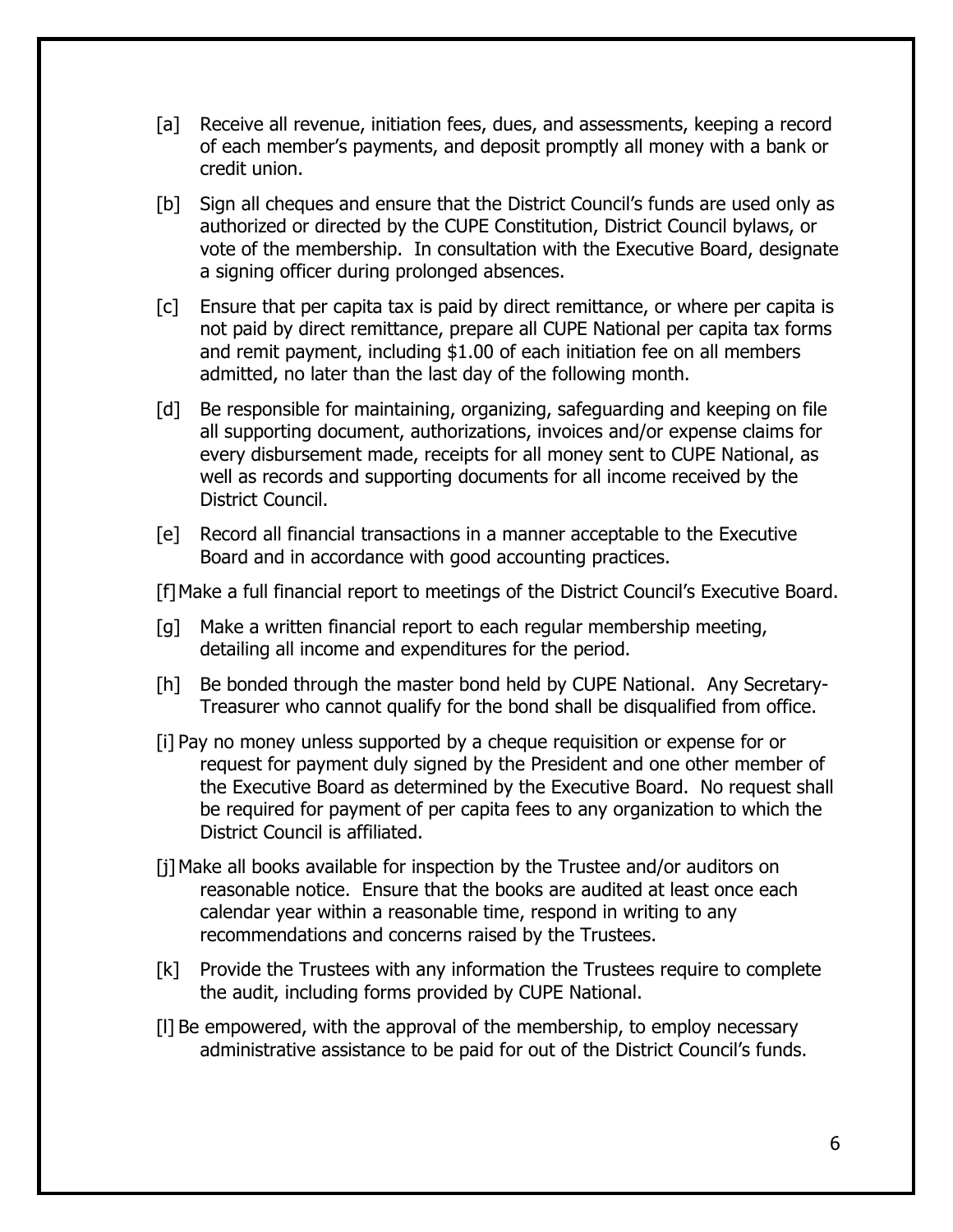#### [8] Members at Large

The duties of Three Members at Large shall be:

- [a] To attend all executive and general Council meetings.
- [b] Prepare to assist the other Executive members when asked.
- [c] Assist as members of standings committees.
- [d] Promote the good of the Council.

#### [9] Trustees

Trustees audit the financial records of the Local Union and exercise general supervision over all property and assets of the Local Union. They ensure that the Secretary-Treasurer meets the requirements of Article B.3.6 and B.3.7.

The duties of the Trustees shall be:

- [a] Act as an auditing committee on behalf of the members and audit the books and accounts of the Secretary-Treasurer, the Recording Secretary, and the committees at least once every calendar year.
- [b] Make a written report of their finding to the first membership meeting following the completion of each audit.
- [c] Submit in writing to the President and Secretary-Treasurer any recommendations and/or concerns they feel should be reviewed in order to ensure that the District Council's funds, records, and accounts are being maintained by the Secretary-Treasurer in an organized, correct, and proper manner.
- [d] Be responsible to ensure that monies have not been paid out without proper constitutional or membership authorization.
- [e] Ensure that proper financial reports have been given to the membership.

[f] Audit the record of attendance.

- [g] Inspect at least once a year, any stocks, bonds, securities, office furniture and equipment, and titles or deeds to property that may at any time be owned by the District Council, and report their findings to the membership.
- [h] Send to the National Secretary-Treasurer, with a copy to the assigned Servicing Representative, the following documents:
	- i. Completed Trustee Audit Program
	- ii. Completed Trustees' Report
	- iii. Secretary-Treasurer Report to the Trustees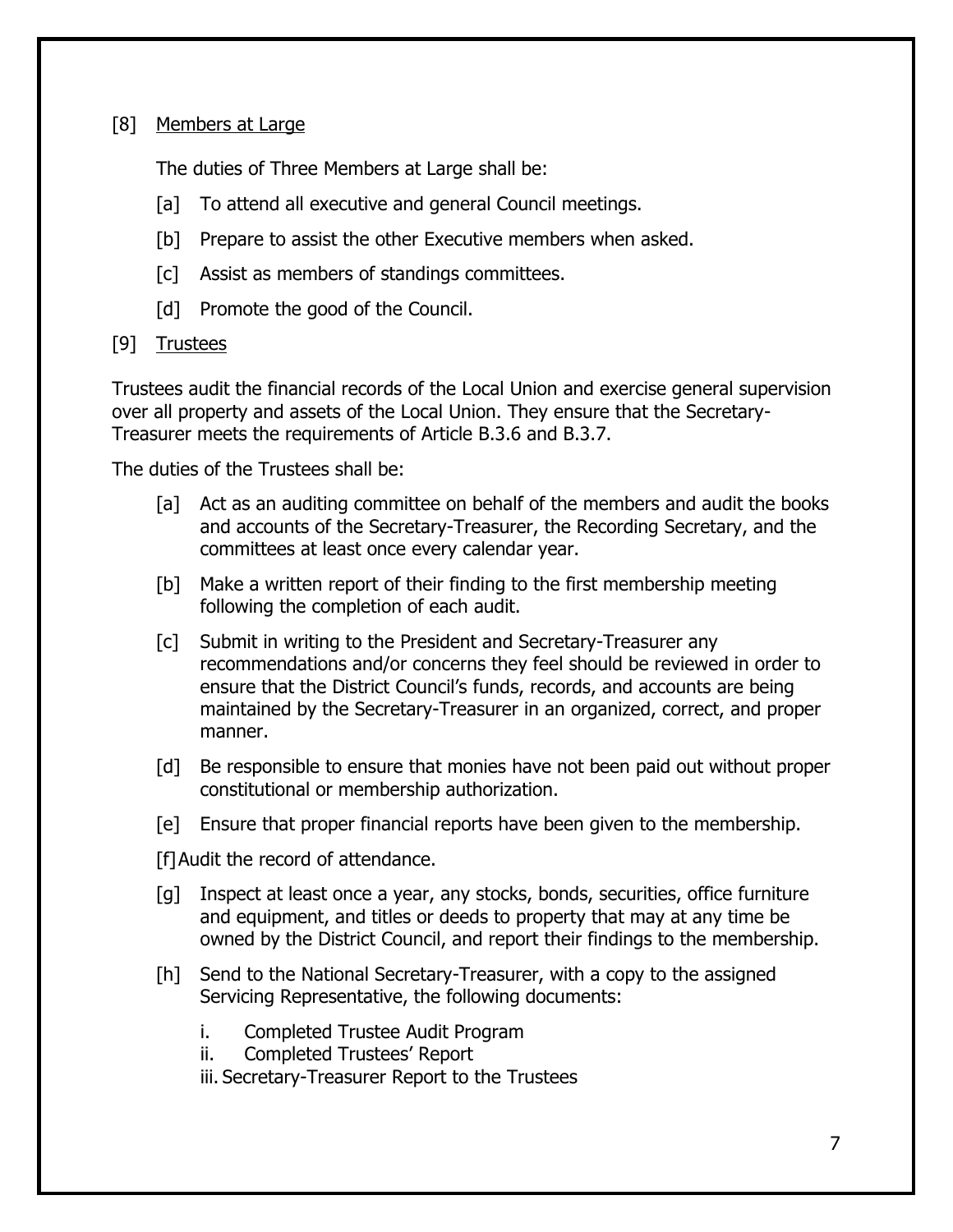- iv. Recommendations made to the President and Secretary-Treasurer of the District Council
- v. Secretary-Treasurer's response to recommendations
- vi. Concerns that have not been addressed by the District Council Executive Board.

## <span id="page-9-0"></span>ARTICLE 8 - NOMINATIONS AND ELECTIONS

[1] Term

The term of office for Executive Board members and Officers, except the Trustees, shall be two [2] years elected in odd numbered years. Trustees shall be elected in accordance with the Canadian Union of Public Employees Union Constitution, Appendix B.2.4.

#### [2] Nominations and Elections

- [a] Nominations will occur at the same general meeting.
- [b] Nominations and elections shall be declared open at the November general meeting of the odd numbered years. No member may be nominated for office unless they are present at the nominations meetings or unless their proposer has their official consent in writing, which has been duly witness by another member.
- [c] No more than two [2] members of any affiliated local can be elected to any of the following positions: President, Vice-President, Secretary-Treasurer, and Recording Secretary.
- [3] Elections
	- [a] All Candidates shall be from locals affiliated to the Council and comply with Article 5 Paragraph 2.
	- [b] Elections of Officers will be by secret ballot, and the Residing Officer will appoint a Returning Officer and Scrutineers from among the delegates to count same. Each delegate shall be entitled to only one vote.
	- $[c]$  The position of any Executive member who misses the three [3] consecutive membership meetings or three consecutive executive meetings without having good and sufficient cause shall be declared vacant. The members will be notified of such vacancy at the third meeting. At the regular meeting, elections will be held to fill vacancy. See Article 7.3.
	- [d] Installation of Officers

All duly elected Officers shall be installed at the meetings at which elections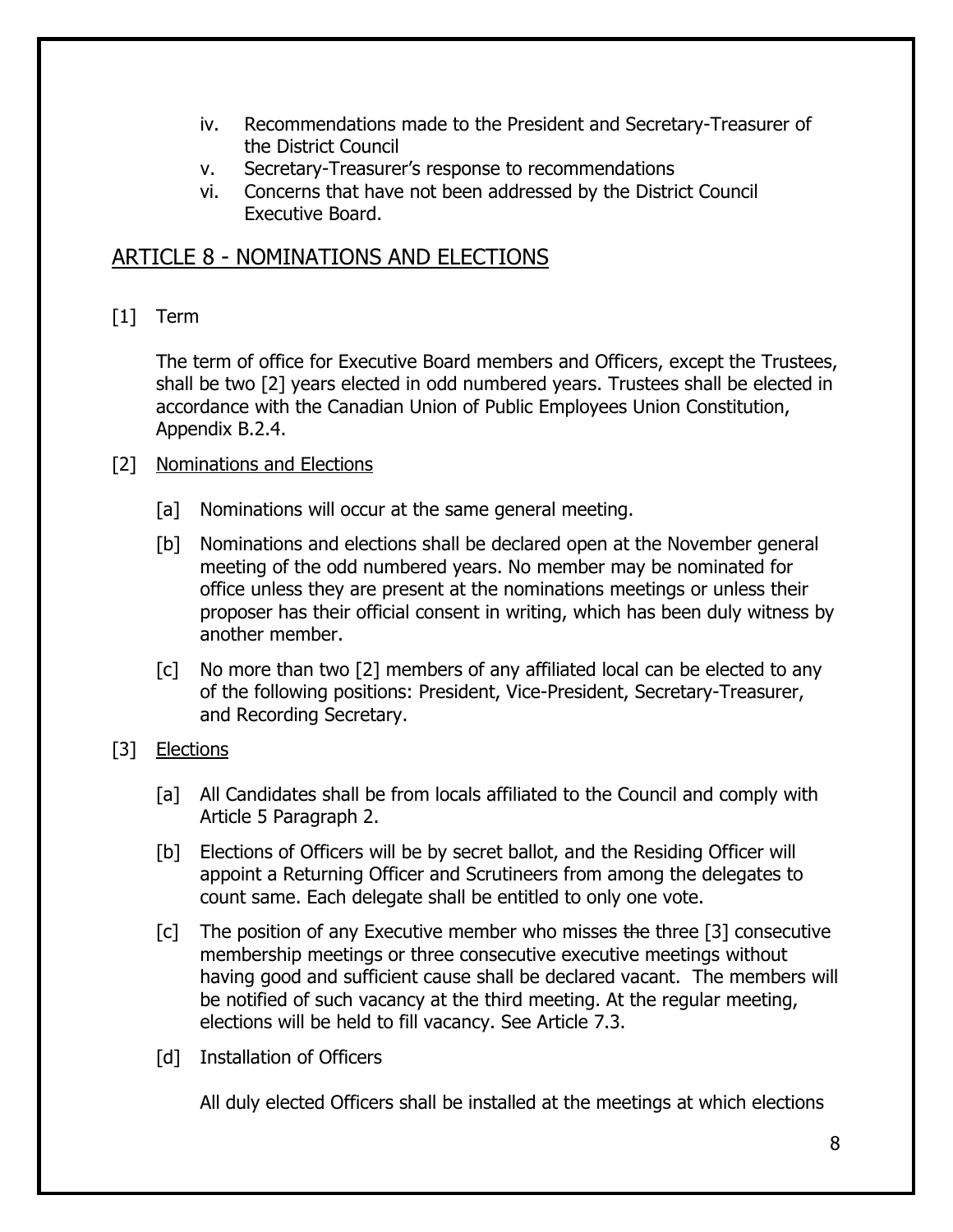are held and shall continue in office for 2 year(s) or until a successor has been elected and installed, provided, however, that no term of office shall be less than one year and no longer than three years.

The terms of office for Trustees shall be so that one serves for a period of three years, one for two years, and one for one year, as laid down in Article B.2.4 of the CUPE National Constitution. Each year thereafter, the Local Union shall elect one Trustee for a three year period. No member who has been a signing officer for the Local Union is eligible to run for Trustee, until at least one full term of office has elapsed.

The Oath of Office to be read by the newly-elected Officers is:

"I, \_\_\_\_\_\_\_\_\_\_\_\_\_\_\_\_\_\_\_, promise to perform the duties of my office, as set out in the Constitution and laws of the Canadian Union of Public Employees, faithfully and to the best of my ability for my terms of office. As an Officer of the Union, I will always promote the harmony and dignity of its sessions by Counsel and example I also promise to turn over all property of the Union to my successor at the end of my term"

[e] By-Elections

Should an office fall vacant for any reason, the resulting by-election should be conducted as closely as possible in conformity with this section. The term of office for any position filled through a by-election will be the term that the vacated position was initially elected to fulfill.

## <span id="page-10-0"></span>ARTICE 9 - MEETINGS

- [1] Executive Board meetings shall be prior to the regular meeting.
- [2] The regular meeting of this Council shall be at 6:30, monthly dates to be set in the Month of June each year.
- [3] Special meetings shall be held when deemed advisable by the President, Executive Board, or upon written petition from ten [10] delegates representing five [5] affiliated Local Unions.
- [4] Quorum
	- [a] Ouorum for an Executive meeting shall be four [4] Executive Board Members.
	- [b] Quorum for regular meetings shall be seven [7] of which four [4] must be from the Executive with representation from at least three [3] affiliated Local Unions.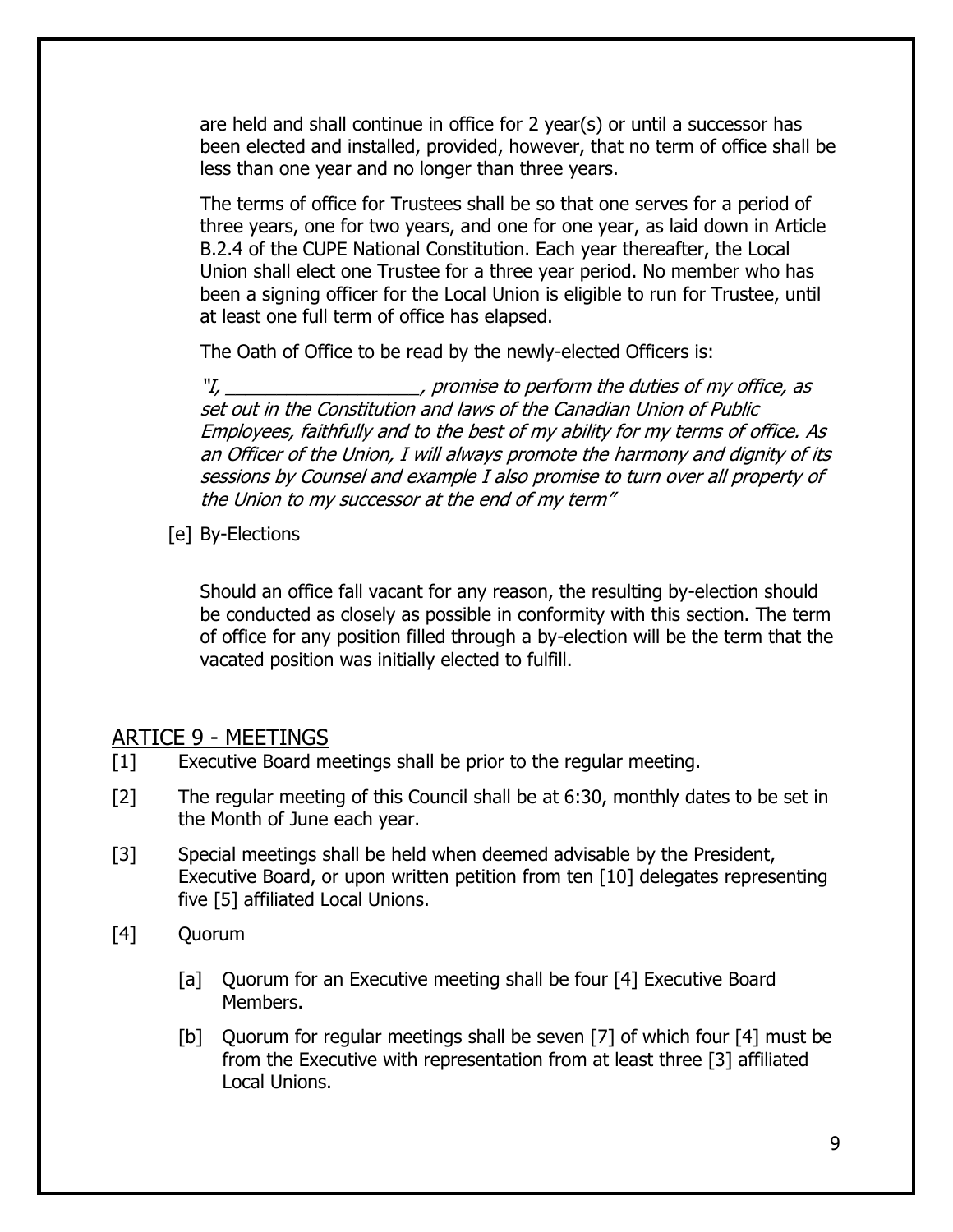## <span id="page-11-0"></span>ARTICLE 10 - ORDER OF BUSINESS

- [1] The President, or designate, will chair the meeting and follow this order of business:
	- [1] Call Meeting to Order.
	- [2] Acknowledgement of Indigenous Territory
	- [3] Roll call of Officers.
	- [4] Reading of the Equality Statement.
	- [5] Recognition of new delegates.
	- [6] Reading and approval of the previous meeting's minutes.
	- [7] Matters arising from the previous meeting's minutes.
	- [8] Secretary-Treasurer's report.
	- [9] Communications and bills.
	- [10] Executive Committee Report.
	- [11] Committee Reports.
	- [12] Nominations, elections, or installations.
	- [13] Unfinished Business.
	- [14] New Business.
	- [15] Delegate Reports.
	- [16] Good of the Union.
	- [17] Adjournment.
- [2] The council may hold membership meetings in person and/or virtually. Where virtual meetings are held, all voting will be conducted electronically provided secrecy can be maintained, where mandated.

## <span id="page-11-1"></span>ARTICLE 11 - STANDING COMMITTEES

- [1] There shall be seven [7] Standing Committees and the establishment of Special Committees as required.
	- [i] Education Committee.
	- [ii] Social Committee.
	- [iii] Political Action Committee.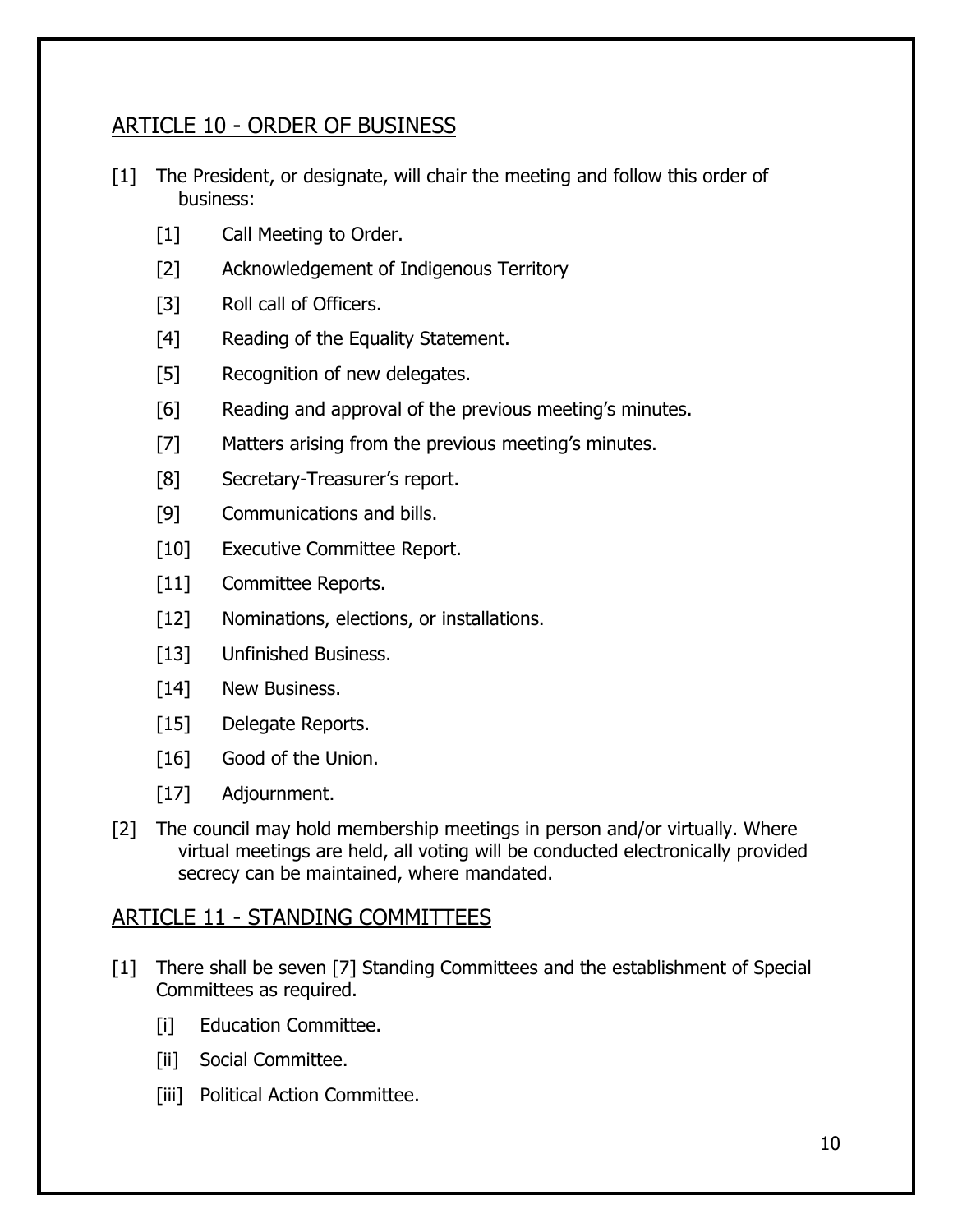- [iv] Women's Committee.
- [v] Communications Committee
- [vi] Young Workers Committee
- [vii] Retirees Committee
- [viii] Equity Committees
- [ix] Special Committees
- [2] Members of all Standing Committees shall include an executive board member and delegates at large. The Committee will present regular reports to meetings of this Council along with any appropriate recommendations.
- [3] Each Standing Committee chairperson elected or appointed shall report to meetings of this Council along with any appropriate recommendations.
- [4] The committee members shall keep minutes of all committee business and be prepared to turn over to the Council all records pertaining to the committee at the close of their responsibilities,
- [5] No expenditure by any committee shall be incurred unless same has been approved by the Council. Between Council meetings, the President and Secretary Treasurer shall approve and be held accountable for such non-budgeted expenditures which shall not exceed \$125.00.
- [6] Education Committee

It shall be the duty of the Education Committee to keep the Council informed on all matters pertaining to education, and cooperate with the CUPE Education Department in developing Union Education program within the Council's jurisdiction. The Vice-President shall chair this Committee and assist in the coordination of the Educationals.

[7] Political Action Committee

This committee shall present the Council in all matters that Necessitate Political Action in the broadest possible terms. Such action may involve lobbying and/or appointing officials in all levels of government via presentation or written briefs or verbal comment. This Committee shall cooperate with all Political Action Committees within CUPE structure and the labour movement in general.

[8] Social Committee

This Committee shall:

Arrange and conduct all social, cultural, and recreational activities of the Local Union, either on the committee's own initiative or as a result of decisions taken at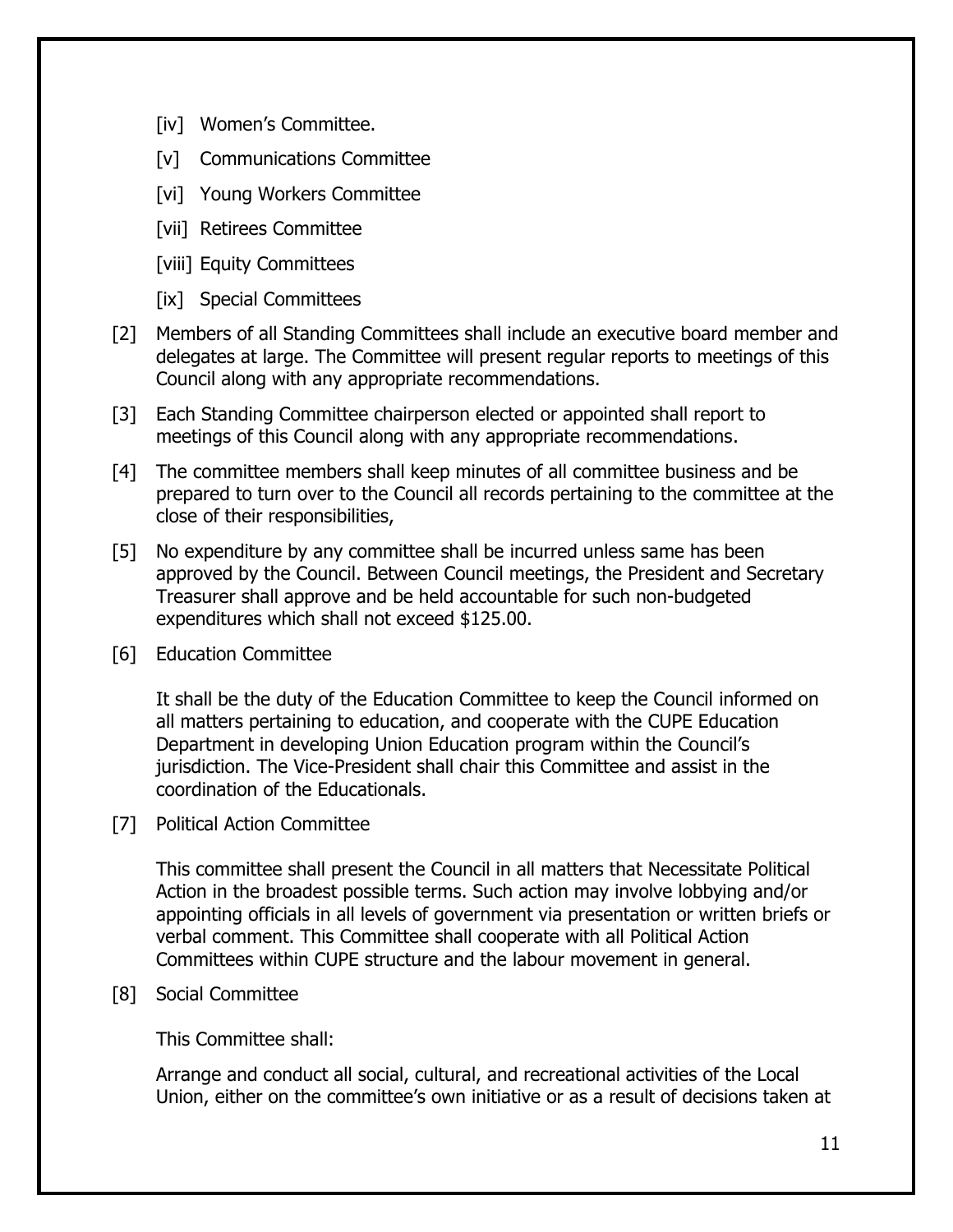membership meetings. The committee shall submit reports and proposals to the Executive Board or to the membership as required.

[9] Women's Committee

This Committee shall keep Council and its affiliated Locals informed about women's issues and their impact. The Committee shall act as a resource and liaison group. The Chairperson of this Committee or designate shall be the Council's representation to CUPE Ontario Women's Committee.

[10] Communications Committee

To convey Niagara District CUPE Council information to rank and file CUPE members. Strategies to be discussed at regular meetings, starting with a questionnaire and survey, then using that feedback to determine barriers, and possible ways to overcome them. In the long term, to continue to promote the Council through the prompt sharing of information.

[11] Young Workers Committee

The Young Workers Committee was formed to get our newest members to understand the basics of our union and make efforts to increase involvement. The committee will work with CUPE Ontario YW on issues that affect them such as precarious work, shift work, low hours, low wage work. It will grow and change as time goes by.

#### [12] Retirees Committee

Retirees Committee shall be comprised of any CUPE retiree' from an affiliated Local or non-affiliated Local in the Region of Niagara. All retirees are welcome to attend meetings of the Niagara District CUPE Council.

#### [13] Equity Committee

This committee shall keep Council and its affiliated Locals informed about Equity issues and their impact. The committee shall act as a resource and liaison group. The Chairperson of this Committee or designate shall be Council's representation to CUPE Ontario Equity's Committee.

#### [14] Special Committees

Special Committees may be established by the Executive Committee as becomes necessary and whatever the nature or mandate of these Committees, they shall report to this Council, the same as other Committees. Positions to this committee may be filled by election or appointment by the President.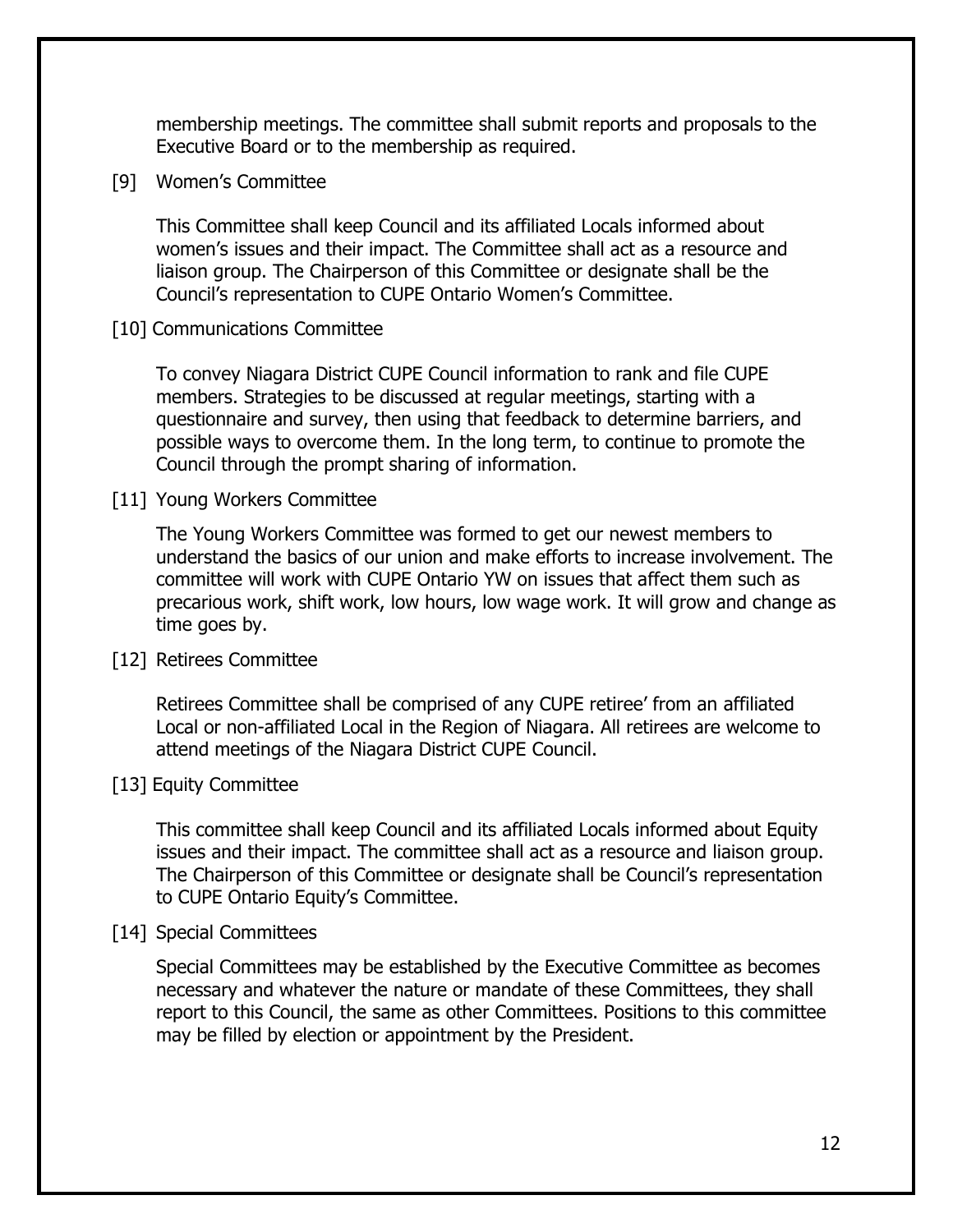## <span id="page-14-0"></span>ARTICLE 12 - SCHEDULED EXPENSES FOR COUNCIL OFFICERS

[1] The following annual scheduled expenses shall be provided:

| President                  | \$500.00               |
|----------------------------|------------------------|
| <b>Recording Secretary</b> | \$300.00               |
| <b>Secretary Treasurer</b> | \$300.00               |
| <b>Vice President</b>      | \$300.00               |
| <b>Executive Board</b>     |                        |
| Members at Large           | \$60.00                |
| <b>Trustees</b>            | \$30.00 each per audit |

- [2] Expenses shall be paid to Executive Officers in attendance at the Regularly scheduled monthly meetings and such payments shall be made in May and December.
- [3] Any delegate appointed or elected on any business of this Council shall receive the following:

Conference/Convention registration fees.

Accommodations [Room and Parking].

Transportation.

- [a] Mileage at the rate determined by the Niagara Regional Council.
- [b] Economy air fare.
- [c] Where applicable cost of transportation to and from airport

Scheduled Expenses

Full Day \$75.00

Half Day \$37.50 [less than five hours]

Lost time and benefits, if any

Receipts shall be required.

## <span id="page-14-1"></span>ARTICLE 13 - DELEGATES TO CONVENTION

If the Council elects to send a delegate, the President shall be the delegate to all Conventions, unless already an elected delegate from their Local. In the latter case, or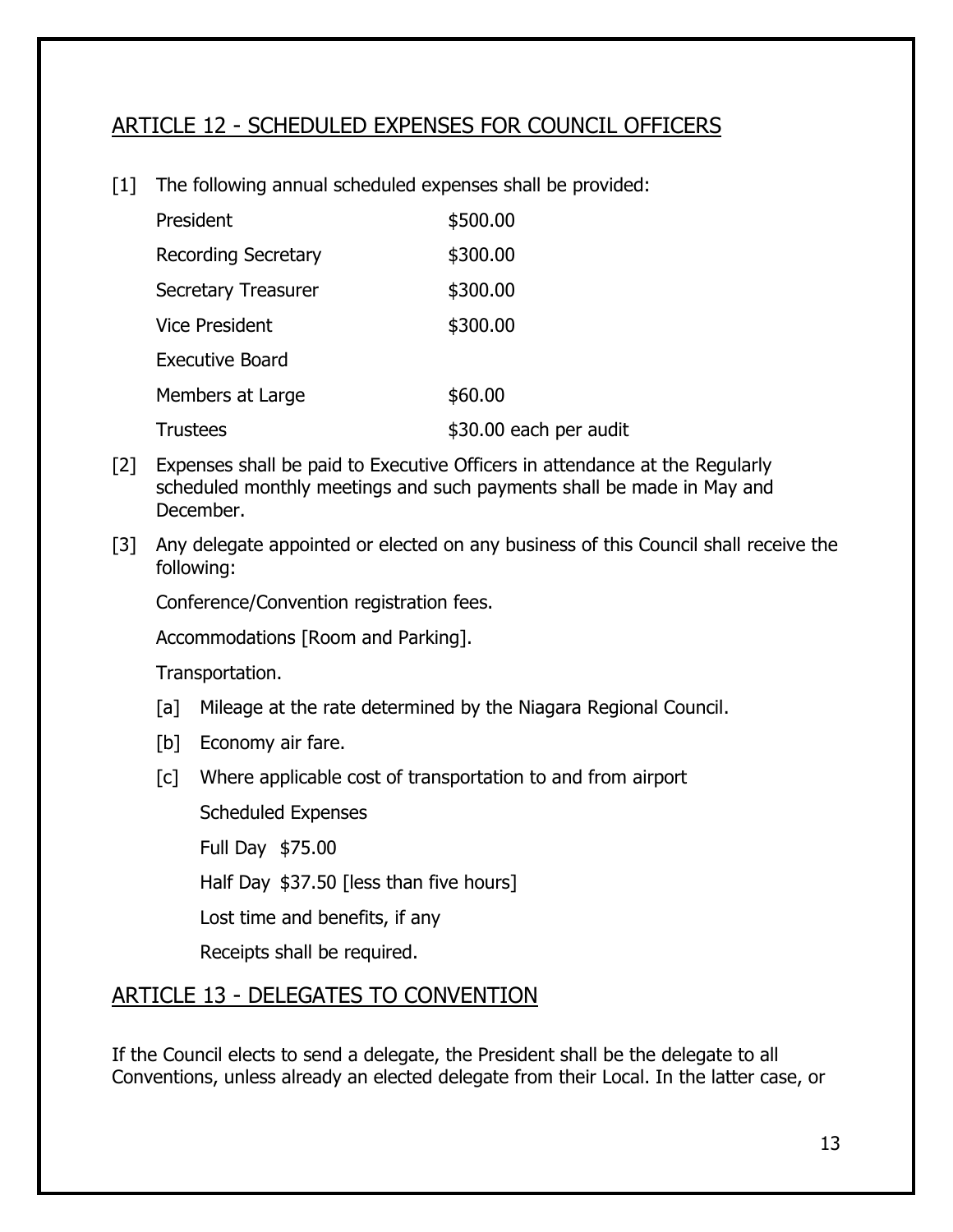if the President chooses not to be a delegate to the convention, the delegate[s] shall be elected among members from affiliated locals.

## <span id="page-15-0"></span>ARTICLE 14 - AMENDMENTS TO THE BYLAWS

The Council can amend or add to its bylaws only if:

- [a] The amended or additional bylaws do not conflict with this Constitution;
- [b] The amended or additional bylaws are approved by majority vote at a regular membership meeting or at a special membership meeting called for that purpose; and
- [c] Notice of the intention to propose the amended or additional bylaws was given at least seven days before at a previous membership meeting or 60 days in writing.

The amended or additional bylaws do not come into effect until they have been approved in writing by the National President. The National President will decide whether to approve the amended or additional bylaws within 90 days of receiving them and will withhold approval only where they conflict with this Constitution.

## <span id="page-15-1"></span>Appendix A: Code of Conduct

The mandate of our union, the Canadian Union of Public Employees (CUPE), is to organize and defend workers and to promote economic and social justice for our members and for all workers. In carrying out our work, we in CUPE strive to promote our core values which include the principles of solidarity, equality, democracy, integrity, and respect. We are committed to mobilizing our energy and skills to work together to promote these values and to attain these goals in our union, our communities, and globally.

CUPE is committed at all levels to creating a union which is inclusive, welcoming, and free from harassment, discrimination and all types of bullying and intimidation. CUPE needs to ensure that we provide a safe environment for members, staff and elected officers to carry out our work. CUPE's expectation is that mutual respect, understanding and co-operation will be the basis of all our interaction.

The Code of Conduct sets out standards of behaviour for participants at national convention, national conferences, schools, meetings, and all other events organized by CUPE National. It is also applicable to structures of CUPE – locals, Provincial and Service Divisions, District Councils, Provincial Unions, Councils of Unions, Provincial Councils of Unions, and Provincial Sectoral Groups. It is consistent with the expectations outlined in the Equality Statement and the CUPE National Constitution.

This Code of Conduct is intended to deal with complaints of inappropriate behaviour at events organized by CUPE National and at events, meetings and activities by other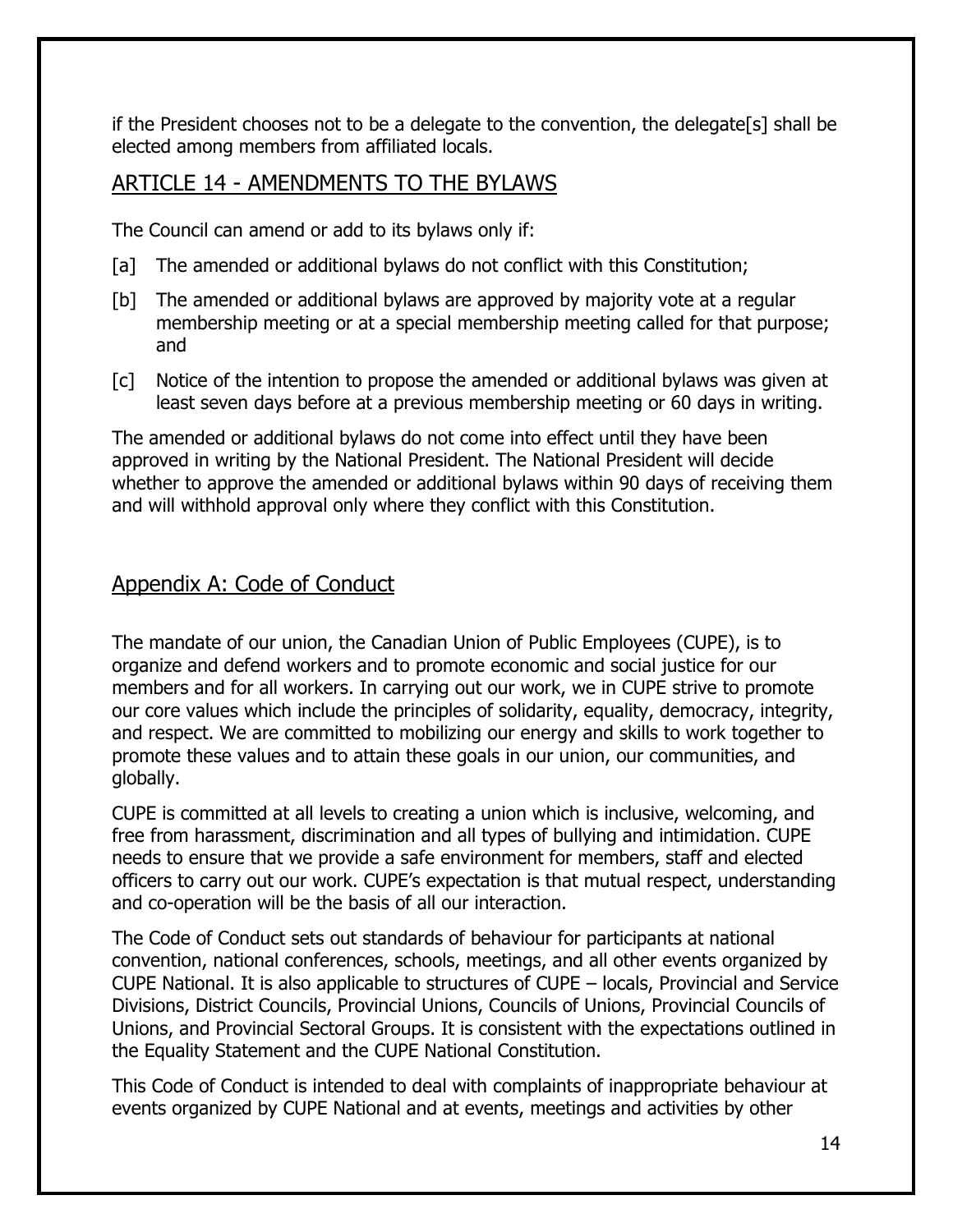parts of CUPE referenced above. It does not apply to complaints arising in the workplace, as those are dealt with through the grievance procedure and/or the applicable workplace harassment policy.

As CUPE members, staff, and elected officers, we commit to one another and to the union to be governed by the principles of the Code of Conduct and agree to:

- Abide by the provisions of the Equality Statement.
- Respect the views of others, even when we disagree.
- Recognize and value individual differences.
- Communicate openly.
- Support and encourage each other.
- Make sure that we do not harass or discriminate against each other.
- Commit to not engaging in offensive comment or conduct.
- Make sure that we do not act in ways that are aggressive, bullying, or intimidating.
- Take responsibility for not engaging in inappropriate behaviour due to use of alcohol or other drugs while participating in union activities, including social events.

Harassment is objectionable behaviour which may include actions, language, gestures, and/or written material, and which the harasser knows or ought reasonably to know is abusive and unwelcome. Bullying is a form of harassment which is serious ongoing behaviour which targets an individual or group and which threatens that person or persons' mental and/or physical well-being.

A complaint regarding the Code of Conduct will be handled as follows:

- 1. If possible, a member may attempt to deal directly with the person alleged to have engaged in behaviour contrary to the Code, by asking them to stop such behaviour. If that is not possible, or if it does not resolve the problem, a member may bring forward a complaint.
- 2. At national convention, national conferences, schools, meetings, and all other events organized by CUPE National, a complaint shall be brought to the attention of an ombudsperson.
- 3. At a meeting, event, or activity held by a structure of CUPE, should an ombudsperson be available, the same process would be used. Should an ombudsperson not be available, a person properly appointed and designated to be in charge shall receive the complaint.